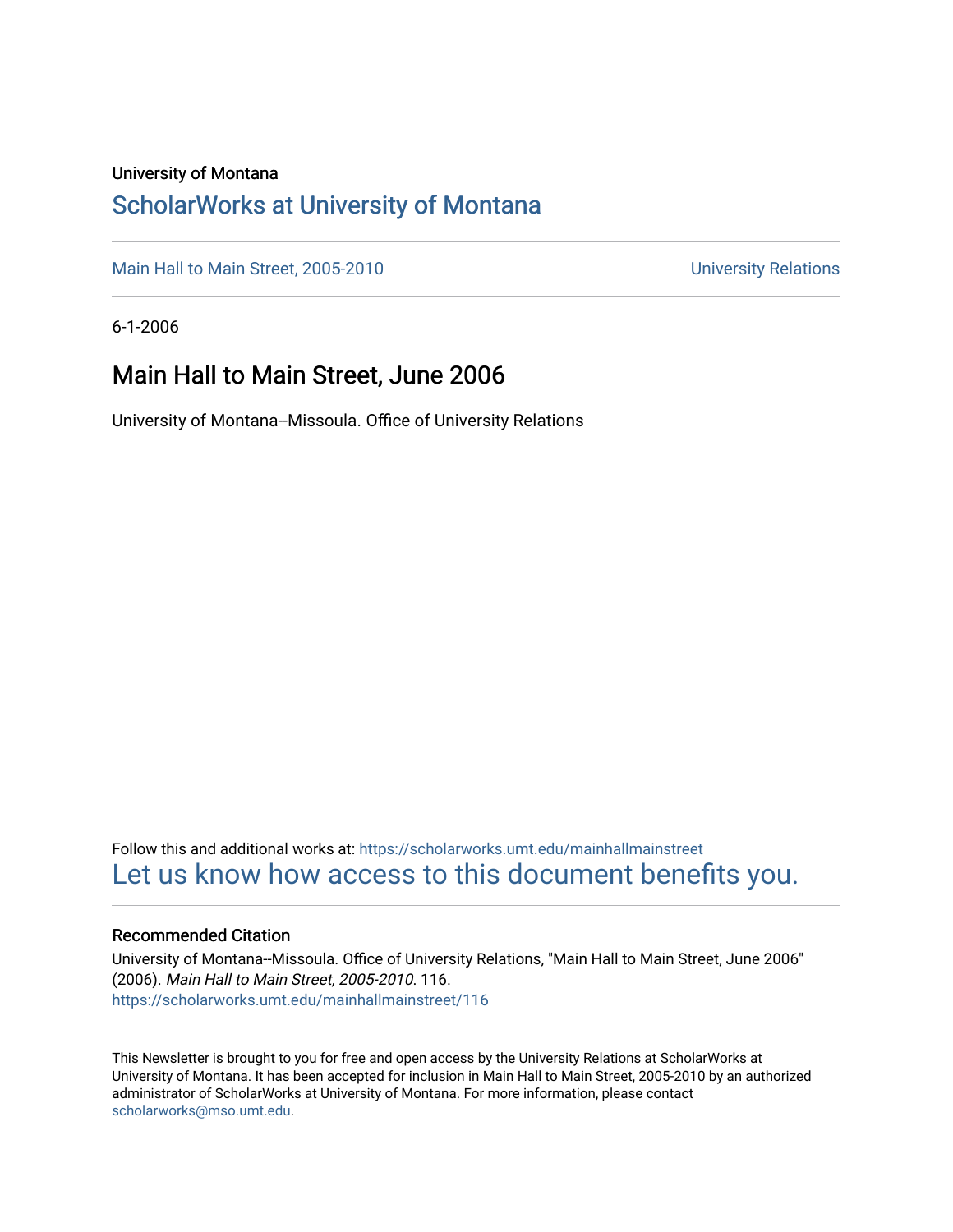# Mansfield Library - Serials<br>Mansfield Library - Serials<br>Mansfield Library, 4th Fl. Missoula, MT 59812 **ain Hall to BRARY** MONTANA Mansfield Library, 4th Fi

**June 2006 Vol. 12 No. 6**

**Connecting Campus and Community**



# **Mixer truck promotes UM athletics**

**P**rivate businesses in Missoula<br>already have stepped forward<br>omote The University of Montan already have stepped forward to promote The University of Montana with a beverage truck and semi tractor-trailer painted in UM themes. Now a concrete mixer truck has been added to this growing Griz armada.

The truck, recently purchased by LS Jensen Construction & Ready Mix, will turn heads with UM logos and pictures of four outstanding University athletes: Kevin Criswell, John Edwards, Katie Edwards and Scott McGowan. All are shown in their respective sports uniforms.

We just wanted to be part of the Griz Nation," said Stan Dugdale, general manager of the LS Jensen branch in Missoula. "We thought this would be good marketing for both our company and UM."

The \$170,000 mixer truck is a 2007 Kenworth that can haul 10 yards of concrete. The truck weighs about 28,700 pounds when empty. Dugdale said the truck's fiberglass drum has been decorated with an \$8,000 vinyl wrap created by Fluid Studio of Bountiful, Utah, located near Salt Lake City.

"It's probably 50 or 60 pieces of vinyl stuck on there," he said. "They print it out and then heat it with a propane torch to put it on."

Dugdale said the idea for the truck came from Utah, where mixer trucks already

sport Weber State and Brigham Young University themes. Helena Sand & Gravel, LS Jensen's sister company, also recently decorated a mixer in honor of Carroll College in Helena.

Dugdale expects the truck to be used in parades and for special UM events. However, it will be a working truck, and it poured its first load of concrete June 21. "But if they want it at Grizzly events, we'll shine it up and bring it down," he said.

"The truck has received an awesome response from the University and local community," Dugdale said. "We drove it through town the other day — down Higgins and Broadway — and it was awesome to see people sitting in their cars going, 'Whoa, look at that!"'

Dugdale said his employees are excited to help market UM, even though the company employs several engineers who, like himself, are graduates of Montana State University in Bozeman.

LS Jensen, part of Oldcastle Materials, has locations across the United States and has expanded its Missoula operations in recent years. In fact, the company now employees about 100 people locally.

"We are pretty excited and proud of this mixer," Dugdale said, "and we are proud to be part of the whole Griz thing. Our company is gradually trying to become a bigger part of Missoula."

## **UM names new basketball head coach**

Wayne Tinkle was named UM's 26th head basketball coach for the men's team on June 21.

He replaces Larry Krystkowiak, who had a twoyear record of 42-20 and was the only coach in school history to guide the Grizzlies to two straight NCAA appearances.



**Tinkle**

Krystkowiak left UM to take an assistant coaching position with the Milwaukee Bucks.

"I feel privileged, honored and humbled to be in this position," a visibly moved Tinkle said at the news conference marking his promotion. "I told Larry that having worked with him the last two years, I feel much more prepared to lead this program forward. We'll do our best to keep the pride and tradition going — and maybe even do a little better.'

Tinkle, 40, has been an assistant coach at his alma mater the previous five seasons. He also played for the Grizzlies during 1985-89 and was a three-time Big Sky Conference allleague selection. At UM he was fifth in career points and fourth in rebounds.

After his college career, he advanced to the professional ranks, where he played for 12 seasons. He played in the Continental Basketball League in Topeka, Kan., as well as pro leagues in Venezuela, Sweden, Spain, Italy and Greece. He played his final four seasons in Spain, where he ranked among the top scorers and rebounders.

In announcing Tinkle's role, UM Athletic Director Jim O'Day said, "I found the perfect person right down the hall. He has earned his stripes and it's his time to shine."